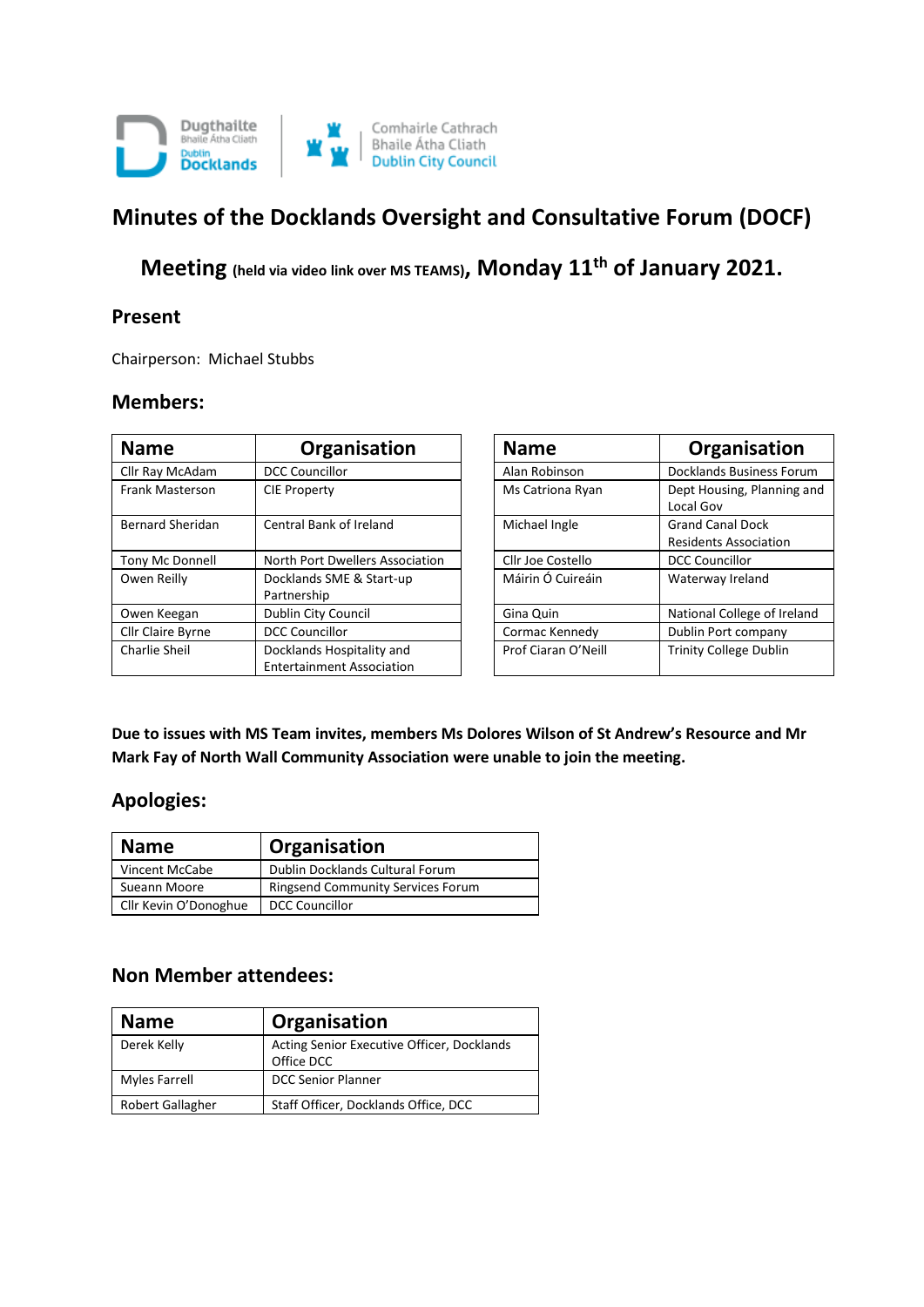# **1. Introduction from Chair Michael Stubbs**

Chair Michael Stubbs welcomed the members to the first meeting of the 2020 to 2023 term of the Forum and introduced new members.

Michael Stubbs referred members to a report they received on the role and function of the DOCF and asked members to familiarise themselves with its details and refer to it as a guide in the development of strategies and priorities for the Forum.

# **2. Planning Presentation**

**Myles Farrell DCC Senior Planner, gave a progress report presentation on North Lotts/Grand Canal Dock SDZ & Poolbeg West SDZ.**

Main points raised by the Members were

Members requested a submission to the Dublin Development Plan be made on behalf of the Forum. It was noted that the closing date for submissions is 22nd February 2021

It was agreed if members had a submission to be entered on behalf of the Forum it should be forward to Derek Kelly.

Tony Mc Donnell requested an update from DCC on any height breaches on the site of Spencer Place North.

Request for DCC Building Height review submission to An Bord Pleanala be made available to the members. It was agreed that the Submission would be circulated

# **3. Dublin Port Update Presentation**

Cormac Kennedy, Head of Property AT Dublin Port gave a presentation on the current development plans and issues facing the Port.

Members thanked Cormac and requested when possible for a tour of Dublin Port and for the Forum to be kept updated on the progression of the development of the Port.

# **4. Waterways Ireland Presentation**

Máirin Ó Cuireáin of Waterways Ireland updated the members on Waterways Ireland decision not to develop the site known as Site 19 and to seek a suitable buyer for it. Final decision for the sale will need to be approved by the North South Ministerial Council.

Many Forum members expressed their deep disappointed with Waterways Irelands decision to dispose of the site and discussed how the Forum should respond to the decision.

It was confirmed any development of the site would have to comply with North Lotts/Grand Canal Dock SDZ conditions.